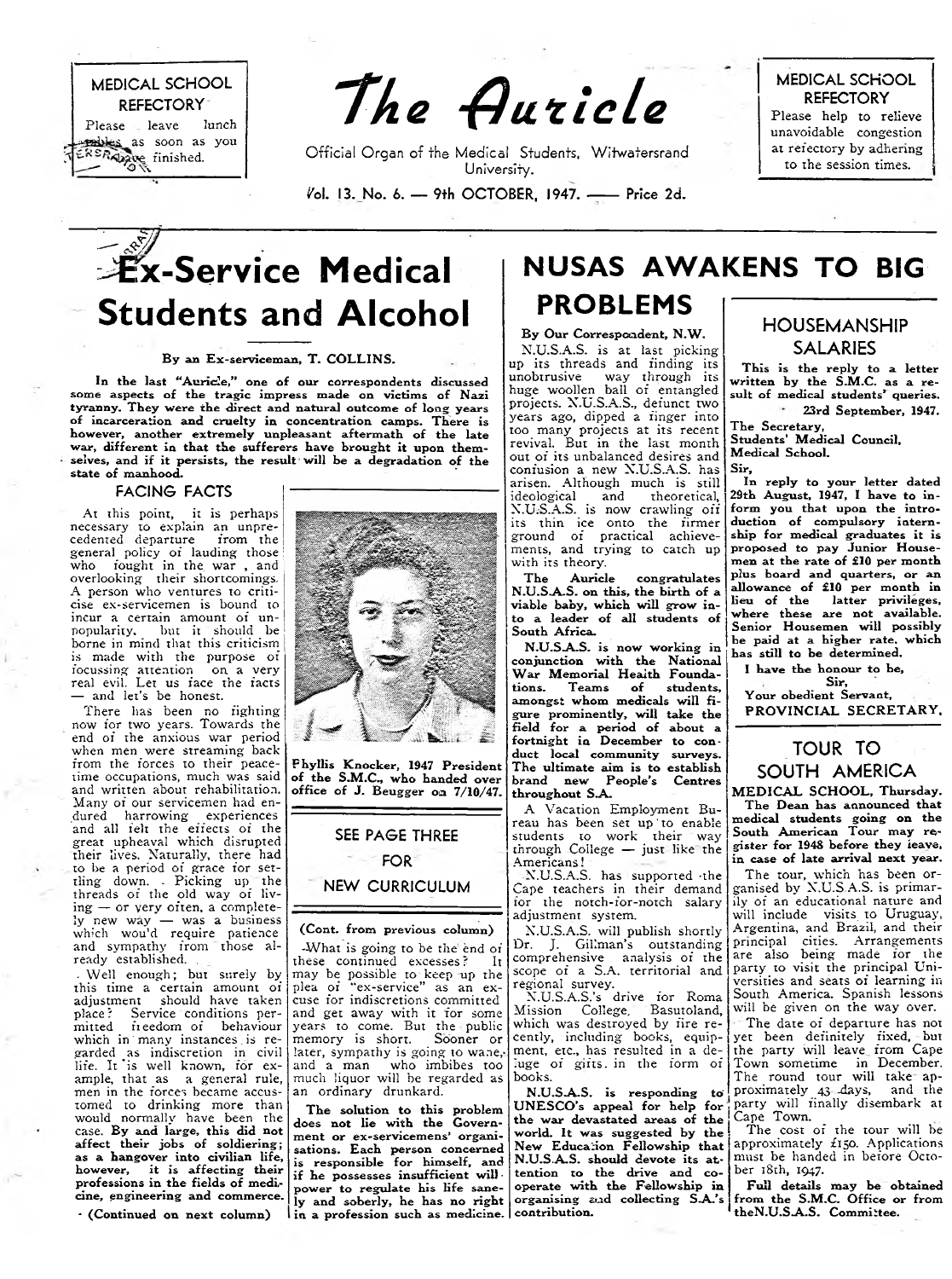#### **W A N T E D**

Lady, trained in Massage only **or qualified in Physiotherapy, at assistant and receptionist foi Cape Town practice- Apply with references, stating experience salary required, to W . Ochs South British Insurance Buildings, 31, Burg Street, Cape Town.**



## **From Our Reporter.**

**M E D IC A L SCHOOL, Friday.**

Mr. Xolan who was the senior technician of the Pharmacology Department for 25 years has unfortunately !eft\_ us. Technicians at the Medical School are grossly underpaid. They are the men who do the hard work at the Medical School. They arc the men who have built up the different departments at Medical School. Without them the various departments could not function.

Mr. Nolan, the oldes: member **of the Medical School staff first itarted in the Pharmaco.ogy Department 25 years ago. In those 25 years he has given untiring service not only to medicine as a whole, but to the thousands of students who have passed through his hands. Without his presence, the Pharmacology Department could not have functioned as it does.**

And yet, the student body has not shown its appreciation in any form whatsoever. As long as they are provided for in their studies, they are satisfied. They don't give a moments thought to the men who have made their passage through Medical School possible. If they had, maybe a •killed man such as Mr. Xolan would not have left.

**B. MANDELL.**

## **UNIVERSAL BOOK A G E N C Y**

**70 HARRISON ST. CITY HAVE ALL MEDICAL BOOKS**

**Prices as Elsewhere**

# S.R.C.

**The S.R.C. elections take place to-day. Remember, this is a critical stage in the affairs of Medical School. An increase in fees has been proposed, and radical curriculum changes are to be made. Eight Medicals have offered themselves to represent YO U R interests. It is up to YO U to elect those you want.**

**Roll up and V O T E !!! The "Auricle" asked all those standing from Medical School as S.R.C. candidates to state as briefly as possible why they intend standing. These are their answers.**

### **P. B A R K H A M .**

The S.R.C. is a body which exists to give expression to the views of the student body. With that object in view, the aim of the electorate must be to elect a council which will be both capable and willing to perform those functions.

It is my policy to represent the students in general and the medical students in particular, in all matters affecting them, in the above way!

## **S. BRENNER.**

When 1 was asked to state my reasons for standing for election to the S.R C. my immediate reaction was that such a statement would be irrelevant. Either the<br>candidate has satisfactorily satisfactorily shown by his previous activities that he possesses the necessaryabilities for the task, or he has not attained that standard. The individual cannot hope to contribute to the assessment of his own merits by a few platitudinous statements; the judgment of the matter rests inevitably with the student body.

However, like every other candidate I am standing for election in order to represent all students in matters that affect them. I shall interest myself in their affairs and endeavour to speak authoritatively for them. I shall attempt to lay a particular emphasis on the cultural societies, especially those which are concerned with original and constructive work by students.

### **D. T . G LAU BER.**

I wish to make no bold or vague declarations regarding policy because I stand as an individual and not on any particular party platform; I am wholeheartedly opposed to the running of student affairs on a party political system.

A prime function of an S.R.C. is the efficient, vigorous and progressive running of university student life; and the qualities most demanded of its members arc the ability to maintain an intelligent interest and active participation in student matters.

My record of service at University over the last five years on such bodies as Leech Com-

## **VOTE TO-DAY**

CANDIDATES

mittee, 1947; Conference Committee 1947; NUSAS Health and Science Groups (Conference Delegate, 1946 and 1947); NUSAS Travel Committee, 1947; Musical Society Committee, 1946, and Debating Society Committee, 1946, leads me to believe that 1 can be of useful service to the student body on the S.R.C.

## **B. M . FEH LER .**

1 am an ex-serviceman and previous to my joining *up* and since returning to Medical School, I have taken an active part in students' affairs.

At the moment 1 am a member of the "Leech'' committee and a member of the X U.S.A.S. Health Group. On behalf of the latter group I carried out some research on the Health Clinics in South Africa, and presented my findings at the last NUSAS conference in Cape Town. 1 hope

•o further the activities of X U SA S at Wits., and to try and promote Racial harmony at our University.

#### **A. L E B O N A :**

I am standing as a medical candidate for the forthcoming S.R.C. elections "To support the Progressive and liberal policy of the S.R.C."

There is no modicum of doubt that this policy is of tremendous moment to the life of the university with its various faculties<br>embodying different racial embodying different racial groups. It is also beyond ques tion that the pioneering spirit of recent S.R.C.'s in this matter is indeed a praiseworthy example to other universities in fact to the country as a whole. Racial harmony and understanding is

an emergency to the university student and carnot be postponed until the student becomes an them, with especial reference to active citizen.

## **M. HATHORN.**

1 am standing again for the S.R.C. this year. During the past year I have,

together with other Medical re-

#### presentatives on S.K.C., kept the S.R.C. informed on Medical School problems and defended the interests of Medical Students.

1 intend continuing the fight to uphold the principles of academic non-segregation which have so far characterised our University as the most liberal in S.A.

1 shall as before, work for the general interest of the student hotly, such as the struggle for the reduction of fees, and do all in my power to build up co-operation between all S A. students through X.U.S.A.S.

## **L. SH U B ITZ.**

I do not at this stage wish to make any rash promises as to what my aims arc if I am elected to the S.R.C., but would like to state that my views are those of an average Medical Student who at the moment sorely needs representation; especially at . time when radical curricu'ar changes are proposed, and the threat of higher fees hangs ove us all.

## **M. W. SUSSER.**

Statements have always the portly bulge of pomposity, and were it not a duty to the electorate. 1 would decline this invitation. I stand, however, to represent the same point of view<br>as I have represented before, namely:<br>1. To

To speak for progressive opinion, ex-service and otherwise, and to preserve, it not to advance, the democratic and non-colour-bar character of student affairs at Wits.

2. To delegate to students the maximum responsibility and autonomy in affairs concerning tees and discipline.

3. To encourage our cultural societies in every way possible. 4. To promote S.R.C. support for X.U.S.A.S. so that it shall be a strong and active organisation.

## AFRICAN TECHNICAL ROOK CO. PTY. LIMITED **THE BOOK CENTRE**

**P.0. Box 2730. 227a Bree St. (near Metro Theatre). Tel. 22-3692.** We take a sincere interest in the needs of the Medical Student. We carry

stocks of texrbooks required. Special discount to students.

Support Us, and We Will Support You.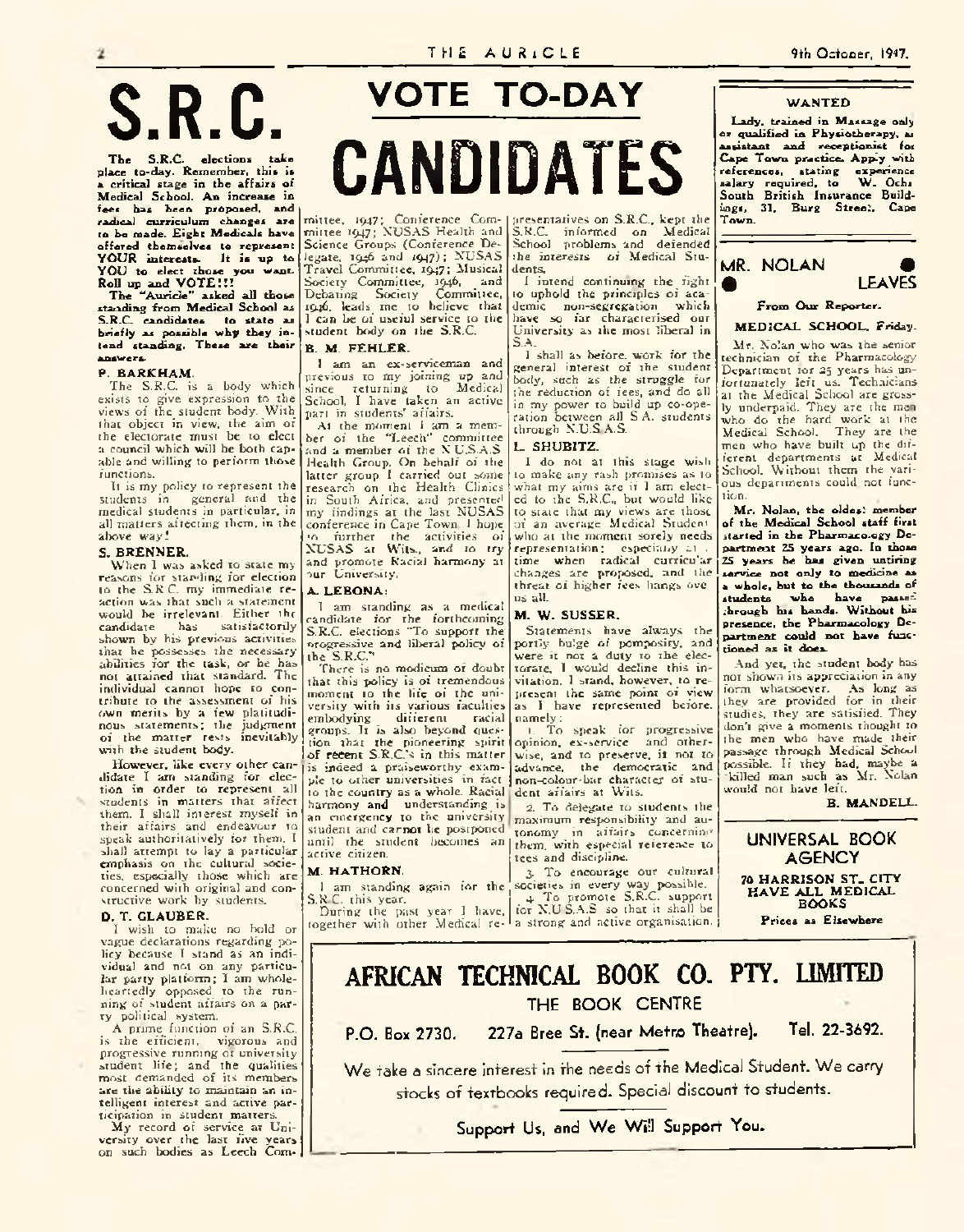## 9.1. October 1947.<br> **EXAMPLE NEW CIR** *&*  $f \sim 4$  C  $V$   $V$ **THE NEW REAL PROPERTY OF STREET**

**By fW . J. M. W A jW Dean of the Faculty of Medicine.**

**POR** many years-the University has been anxious to reorganise<br>**Representative in the degree** of Bachelor of Medicine and<br>Rachelor of Succused Various factors have played their part in its currienlym for the degree of Bachelor of Medicine and **Bachelor of isurgui'y';Various factors have piayed their part in delaying this proposition. However, in 2945, a special reorganisation committee was appointed by the Board of the Faculty of Medicine to explore the whole situation and to advise the Board on the form that the curriculum should take. This committee has had sixty-one meetings and, as a result, the Board has accepted an amended curriculum which is a great advance on that which has been in use for many years. 1 feel that it may be interesting** to your readers to have some idea of this new curriculum.

## **THE PLAN OUTLINED**

I am not at liberty at this year. stage to discuss the amended curriculum in detail because it has still to be accepted by the Minister of Education and the South African Medical and Dental Council.

The academic year has been rearranged m the Faculty of Medicine from the 2nd to the jth years inclusive. There will oe three 10 week terms, the first commencing probably on the first Monday in February, and continuing until early in April. There will then be a break of one or two weeks before the commencement of the second term. This will continue for to weeks and will end approximately at the same time as the first term of the University. After a winter vacation of iour weeks the third term will commence. Like the others, it will extend over to weeks, and will finish about the middle of October. . iicrcatter, there will be a "cushion" of two weeks before ine commencement of the No-<br>vember examinations. The 6th vember examinations. year, however, extends over 40 weeks, commencing early in Jan uary and continuing until late in October. The sub-division here will be into 4 blocks of 10 weeks. each, which may not necessarily coincide in any way with die terms of the 2nd to the 5th years.

**The intention is to ensure 30 weeks untrammelled teaching with the examina.ions taking place outside of the teaching terms. It is hoped in this way to ensure a maximum utilisation of the time available for teaching in the various departments. It is a so intended to restrict the fixed hours of teaching in any week to 30, so as to give the undergraduate an opportunity of doing other things which may be of interest to him.**

The curriculum remains a six years one, divided roughly as follows. The 1st year is devoted as before to the preliminary sciences together with First Aid, and the 2nd year to Anatomy and Physiology. The 3rd year has been recast and . now con-tains Pathology including Bacteriology and Parasitology, and Pharmacology including Prescription Writing and Dispensing. In addition the introductory courses in Medicine and Surgery are incorporated in this

The 4th, 5th and 6th years have been completely recast and they have to be regarded as an integrated programme which commences at the beginning of the 4th year and ends at the end o. tne Ota year of study. Each undergraduate will study Medicine and Surgery throughout the three years. In the 4th and 5th /ears he will have 30 weeks each for Clinical Medicine and Clinical Surgery, and in the final year 10 weeks each fulltime of Clinical Medicine and Clinical Surgery. In addition all students commencing the 4th year of study will be required to return two weeks before the commencement of the first term in order to attend a special combined course in Physical Signs anu the Methods of Examining a Patient. This course wid be organised jointly by the Departments of Medicine and Surgery. **Forensic Medicine, Preventive and Social Medicine and Psychiatry are now in the 4th year, during which the study of Obs.etrics and Gynaecology, sad Anaesthetics will be commenced.** Pari passu, the study of Patho**logy wil. continue in the form of Clinical Pathological Discussions, Clinical Pathology sad a fortnightly meeting in Pathology.**

## **SELECTION UNFAIR**

#### To the Editor,

1 welcome the article which appeared in the last edition of the Auricle about the deplorablestate of cricket at the University. 1 am voicing the opinion of many a cricketer in saying that it is nearly impossible for a new and unknown player at varsity to get into any of the two teams coinpe mg in league cricket.

Something should definitely be done to alter this position. I • ten wonder why the largest University in S.A. hasn't got a cricket coach — haven't we got the money or is there just a general lack of interest. I persona.ly favour the latter.

At the beginning of every season, 1 always hope that the position will improve, but no, it is always the same. I suppose 1 and many others will just have to go on waiting and hoping. CRICKET ENTHUSIAST.

In the 5th year, in addition to Dentistry the continuation of the study of Practice of Medicine.

Clinical Medicine, Clinical Surgery and Obstetrics and Gynaecology, the undergraduate will attend on various specialised branches of medicine, such -as Paediatrics, Diseases of the Eye. Diseases of Ear, Nose and Throat, Acute Infectious Fevers, Tropical Diseases, Diseases of the Skin, Venereal Diseases and Radiology.

The final year has been rearranged on a novel "block'' system. The teaching year extends over 40 weeks divided into four "blocks" of 10 weeks each. During his final year each undergraduate will have -the following:

Medicine, i block; Surgery, 1 block; Obstetrics, i block; Gynaecology, i block; Paediatrics, j block; Urology and Orthopaedics. 4 block; Social Medicine, I block; Elective, 1 block.

Paediatrics, in addition to its i block, will have time allocated to it during the Obstetrics and Gynaecology i block.

It is intended that the primary work of the undergraduate while he is continuing any of the foregoing will be the particular subject to which he is allocated for the time being. This means that the student in his io weeks block of Medicine will be doing essentially nothing else but Clinical Medicine throughout most of the io weeks, and likewise in the other subjects.

There will, however, be a certain amount of other instruction which the student will be expected to attend. This will take the form of lectures, lecture demonstrations and clinics in the following:

Neurology and Neurosurgery; Plastic and Maxiiio-Faciai Surgery; Physical Medicine; Therajeutics; Pathology; Medical Ethics; History of Medicine; Conduct of Medical Practice;

L F JUNGE **Established 1905 Hairdresser, Tobacconist, Booksel'er. Newsagent & Stationer. 53a, Kotze Street. Hi Ibrow, JOHANNESBURG** 

Try our Loose Tobaccos. Cavendish and Rhodesian Mixtures; also Carnarvon Mixtures.

• NEAREST TO YOUR

M EDICAL SCHOOL •

ENGLISH AND AMERICAN<br>PERIODICALS BY EVERY M AIL •

**Telephone 44-1940**

relation to the

The examinations have been recast and there are now six examinations, one at the end of each of the six years of the cur-<br>riculum. The 1st examination The 1st examination comprises Biology' (Botany and Zoology), Chemistry and Physics. The 2nd comprises Anatomy and Physiology, and the 3rd Pathology and Pharmacology. The 4th examination at the end of the 4th year of study comprises Forensic Medicine. Preventive and Social Medicine and Psychiatry. The 5th examination at the end of the 5th year of study is a written and oral examination in Medicine, Surgery and Obstetrics, while the 6th examination at the end of the 6th year of study' is purely a clinical examination in Medicine, Surgery and Obstetrics-Gynaecology. The undergraduate will also be expected to produce a properly completed schedule of professional procedures, personally performed by himself, which shall be regarded as an integral part of this examination.

**Io conclusion, «; is impossible at present to know bow far the existing students in the various years of study can be introduced into the framework of the reorganised curriculum. It seems like.y that it may be possible for the 1st, 2nd, 3rd and 4th years to change over to the new arrangement, hut it is likely to be impossible to do so for the 5th** and 6th years in 1948.

## **SHAKESPEARE'S MEDICINE**

(1) Our foster nurse of nature is repose. (King Lear—Act iv.)

(2) When I was sick, you gave me bitter pills. (The Two Gentlemen of Verona.)

(3) Throw physic to the dogs; I'll none of it. (Macbeth—Act v )

(4) Out. loathed medicine! hated potion, hence! (A Midsummer Night's Dream — Act iii.)

(5) Trust not the physician; His antidotes are poison, and he slays more than you rob. (Timon of Athens—Act iv.)

(6) Diseases desperate grown By desperate appliance arc relieved.

Or not at all. (Hamlet—Act iv.)

(7) No cataplasm so rare. Collected from all simples that

have virtue Under the moon, can save the thing from death.

(Hamlet—Act iv.)

l' rintcd by Prompt P. & P. Co., 7 Harris Street AVestgaic, Johannesburg.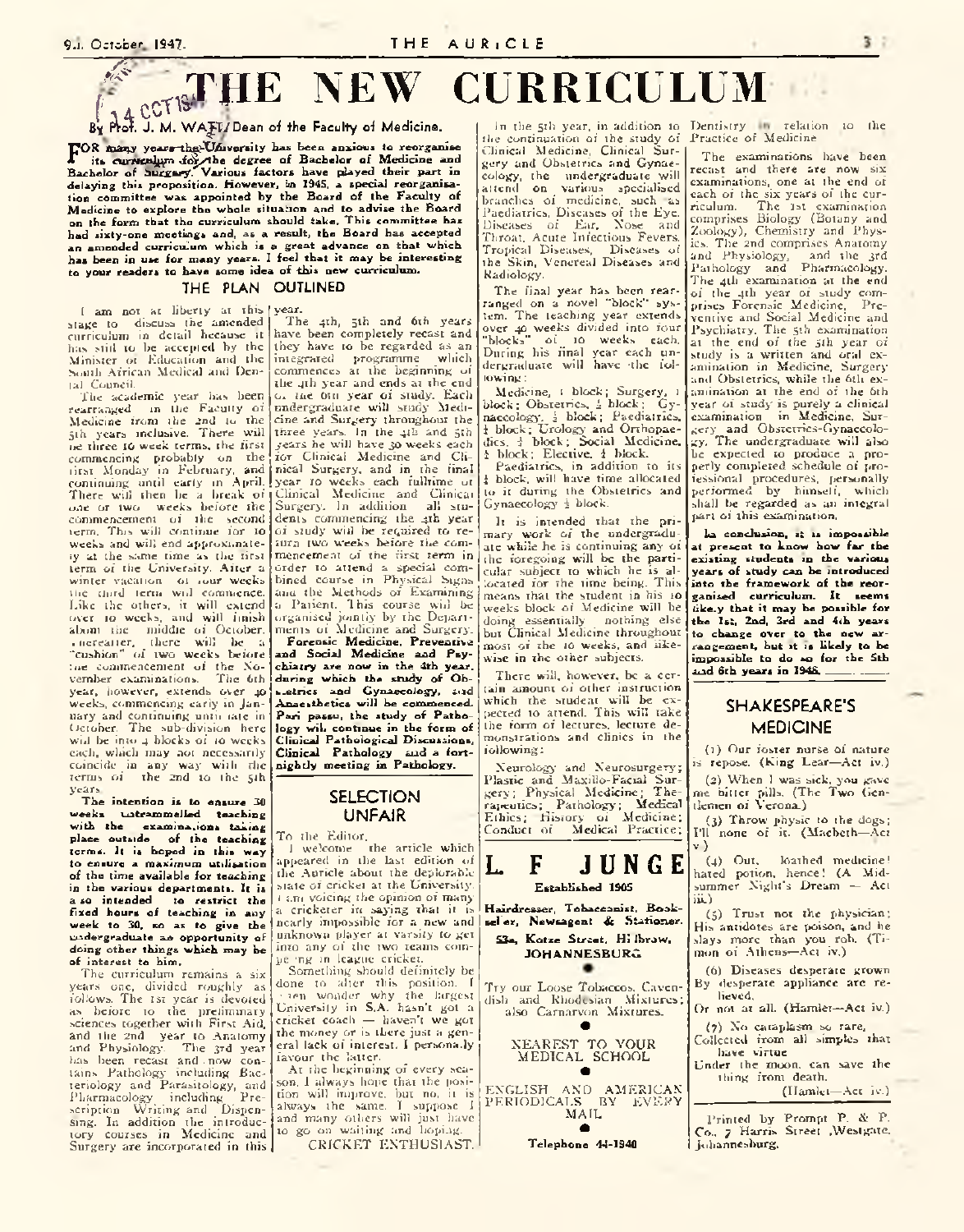## THE VENTRICLE 179% FAVOUR COMPULSORY **(ABBREVIATED) HOUSEMANSHIP**

Little Miss Muffet Sat on her tuffet, Eating her curds and whey; When down came a spider And sat down beside her. And said, "Have your bowel**s** moved to-day?"

There once was a man from Bombay Whose syphilis faded away; But now he has tabes And sabre-skinned babies, And thinks be is Queen of the May.

When 1 gave my husband some meringues I'd made, he threw them back at me," complained a woman in Court recently. **Boomeringues!** over a yea of obtaining qualified c any sport

Babies haven't any hair, ~ Old men's heads are just as bare; Between the cradle and the grave

Lies a haircut and a shave.

## **KRAZY DEFYNYSHUNS**

Twins — "Wombmates, later to become bosom pals.'' box Hunting — "The unspeak-

able in full pursuit of the uneat-able." Ngana — "A resistance move-

ment in Zululand.'' Annual Kings — "A game

played in Hollywood."

Patient's remarks:

"Oh, I'm much better now, I've

been ultra-violated." "I was treated with hot vomilations.'

First thought of a test-tube baby after it was born. "So far, and no father.,"

**New Eugene Tea Room Cor. Kotze and Klein Streets** Quick Service. Cleanliness and Civility always assured.

**Grills a Speciality**

Under personal supervision of— **A. Tyropolis, Proprietor I**

| N TIULULI<br>VIATED)                                                                                                                                                                                                                  | <b>HOUSEMANSHIP</b>                                                                                                                                                                                                                                                                                                                 |                                                                                                               |                                               |
|---------------------------------------------------------------------------------------------------------------------------------------------------------------------------------------------------------------------------------------|-------------------------------------------------------------------------------------------------------------------------------------------------------------------------------------------------------------------------------------------------------------------------------------------------------------------------------------|---------------------------------------------------------------------------------------------------------------|-----------------------------------------------|
| "How am I doing, doctor?"<br>"Not so bad. But I wouldn't<br>start any serial stories if I were<br>vou."                                                                                                                               | S.M.C. OFFICE, October<br>A few months back a survey was conducted among medical<br>students in relation to compulsory housemanships. The first two<br>questions produced interesting results.                                                                                                                                      |                                                                                                               |                                               |
| The gentleman who sent the                                                                                                                                                                                                            | QUESTION 1. Are you in favour of a compulsory year of<br>internship in a hospital at the end of your M.B. course?                                                                                                                                                                                                                   |                                                                                                               |                                               |
| editor a letter ending, "Bet you<br>won't print this," has won his<br>bet.<br>Lecturer: "I don't think any                                                                                                                            | ANSWERS:<br>$Yes \%$   $No \%$<br>75<br>6th years and man was comment<br>89<br>sih years was made a warm<br>ath years and a market man 70<br>and years and an amount and<br>75                                                                                                                                                      | 25<br>11<br>21<br>25                                                                                          | No answer                                     |
| of you have ever seen mitosis."<br>Weary voice from class: "No<br>sir, you've always had your<br>slioes on,"                                                                                                                          | 2nd years<br>76<br>The general opinion of those who said yes or no was:<br>Yes<br>2nd YEARS<br>Yes, since one learns more as                                                                                                                                                                                                        | 23<br>No.                                                                                                     | $\mathbf{r}$                                  |
| A limb in plaster<br>Will heal faster:<br>But how are you going to<br>scratch yer<br>Fracture?                                                                                                                                        | a houseman than in six years of<br>study.<br>3rd YEARS<br>Yes, provided it is included in<br>the six years.<br>4th YEARS                                                                                                                                                                                                            | No, it is unfair to demand an<br>extra year when one set out for<br>$0$ years.                                |                                               |
| N <sub>0</sub>                                                                                                                                                                                                                        | Yes, provided (a) a subsis-<br>tence wage, and (b) jobs for all<br>were given.<br>5th YEARS                                                                                                                                                                                                                                         | No. One should serve as a<br>houseman if one wants to, but<br>it should not be compulsory.                    |                                               |
| <b>Champion</b>                                                                                                                                                                                                                       | Same as 4th years.                                                                                                                                                                                                                                                                                                                  | No, not if it is still a six-year<br>course for the $M.R., B.C.h.$                                            |                                               |
| By our Sports Editor,<br>J. B. Abelson<br>I have in past articles, prais-                                                                                                                                                             | 6th YEARS.<br>Same as 4th years.<br>Same as 4th years.<br>QUESTION 2. If you are in favour of a compulsory year of<br>internship, are you agreeable to the present course being extended<br>to seven years? If not, please give your reasons.                                                                                       |                                                                                                               |                                               |
| ed the work and efficiency of the<br>Boxing Club. This time its coun-<br>terpart, the Wrestling Ciub<br>comes under observation.<br>Since the restart of the Club-<br>over a year ago, there was talk<br>of obtaining the services of | ANSWERS:<br>Yes $\%$   No $\%$<br>53 - 53 - Stephen Stephen Stephen Stephen Stephen Stephen Stephen Stephen Stephen Stephen Stephen Stephen Stephen Stephen Stephen Stephen Stephen Stephen Stephen Stephen Stephen Stephen Stephen Stephen Stephen Stephen Step<br>4th years …… …… …… …… …… 10<br>$3rd$ years $m = m = m = m = 10$ | 75<br>47<br>00<br>72<br>62                                                                                    | No answer <sup>1</sup><br>$^{00}$<br>12<br>20 |
| qualified coaches, a necessity in<br>any sport especially Amateur<br>Wrestling, University Champion-<br>ships were advertised but only<br>one disappointing tournament<br>has so far taken place.                                     | The general opinion of those who said yes or no was:<br>Yes<br>2ad YEARS                                                                                                                                                                                                                                                            | OUT.<br>No. Course could be efficient-<br>ly pruned to include the house-<br>manship year in 6 years.         |                                               |
| A few months ago, it was ad-   4th YEARS<br>vertised that S.A. Champions<br>were coming over to instruct the<br>wrestlers. On going down to the<br>Gymnasium, I was extremely dis-<br>appointed in the "so-called"                    | 5th YEARS<br>Yes, provided the 7th year is a<br>a paid one.                                                                                                                                                                                                                                                                         | Same as 6th years.<br>No. It is long enough already.                                                          |                                               |
| S.A. Champs.<br>All this may be the fanh of<br>the representatives of the Wrest-<br>ling Club of the Boxing and<br>Wrestling Club Committee. If                                                                                       | 3rd YEARS                                                                                                                                                                                                                                                                                                                           | No. Course is too long and we<br>have not enough money to carry<br>us through<br>No. Because (a) finances in- |                                               |

Yes, provided the degree is No. Because (a) finances insufficient, (b) 1st year is a waste. and (c) the housemanship year should he included in the 6th year.



6th YEARS.

conferred in the 6th year.

**Telephone 22-6747. P.O.Box 1161.**

this is the case, the Boxing representatives should lake over and then perhaps the Wrestling Section would wake up.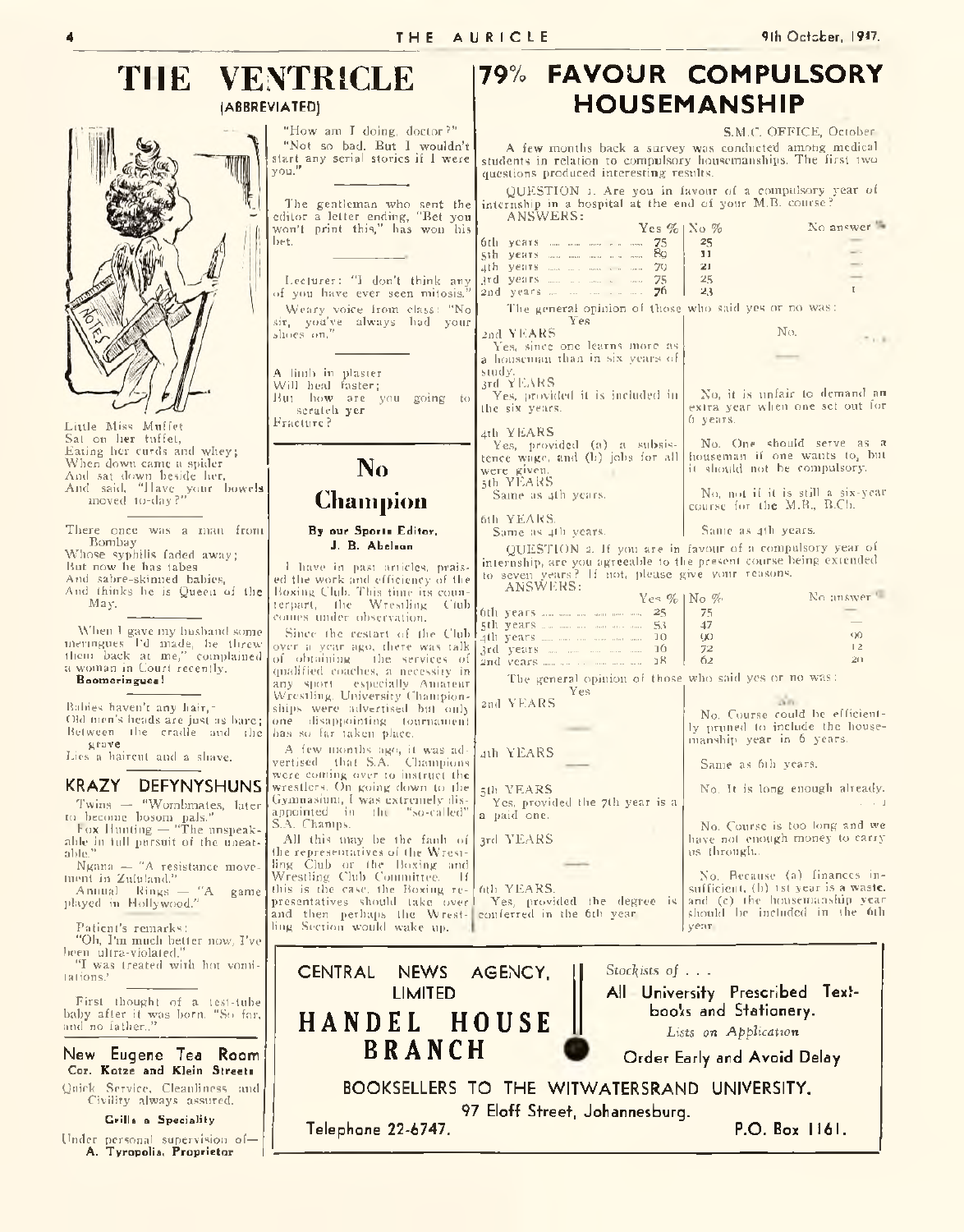## **9th October, 1947. T H E AURICLE 5**

#### By A. CULINER, M.D. (Taron-Item frequently imposes a good which is carried out however, not **to). M.R.C.O.G.**

**THE newly-qualified graduate in**<br>normal times, is confronted **normal times, is confronted with the problem of whether to go immediately into general practice, do hospital training beforehand, or seek training in a speciality. The main concern of the graduate is what opportunities and hospital facilities are available for the pursuance of** practical training beyond that of**fered in medical school. In the last fifteen years the trend towards specialization has greatly increased in the Eng.ish speak**ing world, and in a recen: sur**vey of American and Canadian graduates it was estimated that 35 per cent, continued study to** specialist. It is possible to ob**eventually become specialists. Therefore it is interesting to compare the means whereby graduate training is obtained in the typical hospitals of England, Canada and the United States of America.**

Only in exceptional circumstances docs an American or Canadian graduate not spend the and offer only one branch of first year after qualifying in what is known as a "rotating in-Urology would entail at least urncship' before going into practice Many medical schools in General Surgery, then at least insist upon such hospital experience before granting their

houseman but often docs not provide the opportunity for a complete and thorough investigation of the patient. For lack of time, routine laboratory work falls outside the realm of the "houseman."

For preparation in a speciality there are not many well organized means of training. Essentially one seeks appointments ot six months to a year in one or more institutions, takes one of the higher degrees in the speciality, then obtains a post as an assistant or registrar for a variable number of years and finally commences practice as a tain an adequate training in the confines of one institution but by far the largest number of English specialists will have received training in at least two and possibly as many as six eparate hospitals. The reason for this lies in the fact that many hospitals arc specialized in training. A proper training in six months in Medicine, a year a year in Urology. Each of these fields would lead into a different

deal of responsibility upon the only by himself, but by five or six Junior Attendings and only by their graciousness docs the interne or resident do practical<br>Sureery or Obstetrics. Twice Surgery or Obstetrics. weekly, grand ward rounds are conducted by the Senior and Junior Attendings, resident and internes. The resume of the case is given by the interne, operation, progress and special features by the resident, and then a general discussion by the members of staff is given of the patient's condition and plan of further treatment.

By this system the resident becomes conversan t with the methods of diagnosis and treatment of each ot the many members of staff. With the large number of graduates seeking specialized training, and because space for accommodation seems never of much concern to most hospitals, more internes and residents are available for a given number of beds than is possible in England. As a result American hospital records and histories become rather voluminous and laboratory investigations by the interne may become routine. \\ hereas in England one finds

hospitals given to a specia; branch of medicine such as St

## **ANOTHER CROAK !**

**From Our Correspondent, T. Collins.**

Think of the number 200. Mul**tiply it by 32. That makes six thousand four hundred, doesn't it ? And now increase this last figure by all the second-year classes that have passed through Medical School. Admittedly they have not been so large in previous years, but the final answer is still many thousands.**<br>The units? Not pour

Not pounds, nor people, nor books, but — frogs! Yes, all these frogs are killed merely to demonstrate principles which have been known to medical science for longer than any of us can remember; facts which<br>are obtainable from any book obtainable from any book on Physiology. But we must prove them over and over again. So much is taken for granted

in our training. We must accept blindly the fact that certain factors stimulate a flow of gastric secretion in man, and that the cast of the Taungs skull is genuine. There is no reason why we should not.

So why should we kill frogs week after week to see for ourselves what no-one doubts that muscles respond according to various stimuli and physiological conditions ?



degrees. These interneships are ' hospital. since the centralization Peters Hospital for Stone, Liverof one to two years duration; of hospital services is not genduring this period the internelleral as yet. In the course of such usually spends two to four j training one s responsibilities months in each of the main ser-may indeed be heavy, particuvices such as Medicine, Surgery, larly it one has been fortunately Obstetrics and the remainder of his interneship in Emergency (Casualty). Radiology. Paediatrics. and whatever other services arc available at that particular institution.

By contrast the English graduate obtains an appointment as bouse physician or house surgeon in one of the main brandies of medicine. Usual y the number of newly qualified graduates who seek post-graduate hospital training is proportionately very much less than in America. Private practice is seemingly more attractive than post-graduate hospital training. Often such training is only of six months duration before the medical man enters general practice. Under the English systera house physician or surgeon is responsible to the honorary attending physician or surgeon to whom lie is attached. The "Honorary" is in turn solely responsible for his and only his allotted<br>number of beds. As a result, number of beds. when hospital rounds are made the "Honorary" and his houseman arc the only medical men directly concerned. Thus the house surgeon learns and learns well the methods of the only member of the staff to whom he is directly accountable, be they excellent or otherwise. This sys-

associated with busy honorary members of staff whose private practices prevent continual attendance at hospital or whose personal estimates of their as-<br>sistants or registrars have registrars have reached a high level.

The American system, which in most respects is the same as the Canadian, is much more rigid in that one cannot obtain a satisfactory specialist training unless the whole of that training takes<br>place in the one institution. As place in the one institution. an example I shall refer to Obstetrical and Gynaecological training in a leading Xew York teaching hospital of about ? thousand beds. As a matter of routine twelve months are spent on the general rotating interneship. Out of approximately 70 internes, eight aspirants are selected for the post of internes in Obstetrics and Gynaecology. This service lasts eighteen months. Of these eight internes three are finally selected for the<br>post of resident. During the post of resident. residence one year is spent in each of the depratments of Obstetrics, Gynaecology and Gynaecological Pathology. The departments of Gynaeco'ogy and Obstetrics are each under the supervision of a "Chief Senior Attending" (Honorary) responsible for the work of that service,

pool Hospital for Heart Disease, Chelsea Hospital For Women. St. Marks for Rectal Diseases, in America all services are usualusually housed under one roof. If there are five or six hospitals in a particular area, each will have its own group of specialized units. This feature accounts for the wanderings of the English graduate seeking an extensive post-graduate training and the localisation of the American graduate. There are several English institutions which provide all hospital facilities hut the medical graduate from abroad will not become too familiar with their set-up.

In the American hospitals unless one has begun hospital training as an interne in a particular institution, it is most dif ticu't, well nigh impossible, to obtain training for a speciality. With all things equal men from their own interne staff arc preferred.

In England the specialist is recognised by the degrees or diplomas which be holds. In America the degree system has, as yet,<br>not taken hold generally and not taken hold generally the specialist is established amongst his colleagues as a well trained individual by the reputation of the institution in which he obtained his training. It is only within the last two decades that the need for a special board to indicate the legitimate specialist has arisen. There now exists

**MEDICAL STUDENTS REQUIREMENTS...** 

**Microscopes, Scalpels, Weights, Stethoscopes, Scissors. Forceps, Etc.**

Also all PHOTOGRAPHIC re**quirements A L W A Y S in Stock**  $\mathbf{A}$ 



C/r JOUBERT & KERK STREETS, **Phones: 22-6S64, 22 6965, 22-6956**

**(Cont. from previous column)**

a "Board ' in each of the main specialities and entrance as a Member of the American Boards of specialty is by examination following certain prerequisite practical training. However, no degree is conferred. The Fellowship of the American College of Surgeons is obtained on the basis of work performed and not by examination.

**For the graduate doing hospital work, each system presents certain definite advantages lacking in the other and each is controlled and governed by fundamental and basic economic and traditional differences. Broadly speaking, the American system is more prolonged, more meticulous and precise, but provides relatively less practical experience.**